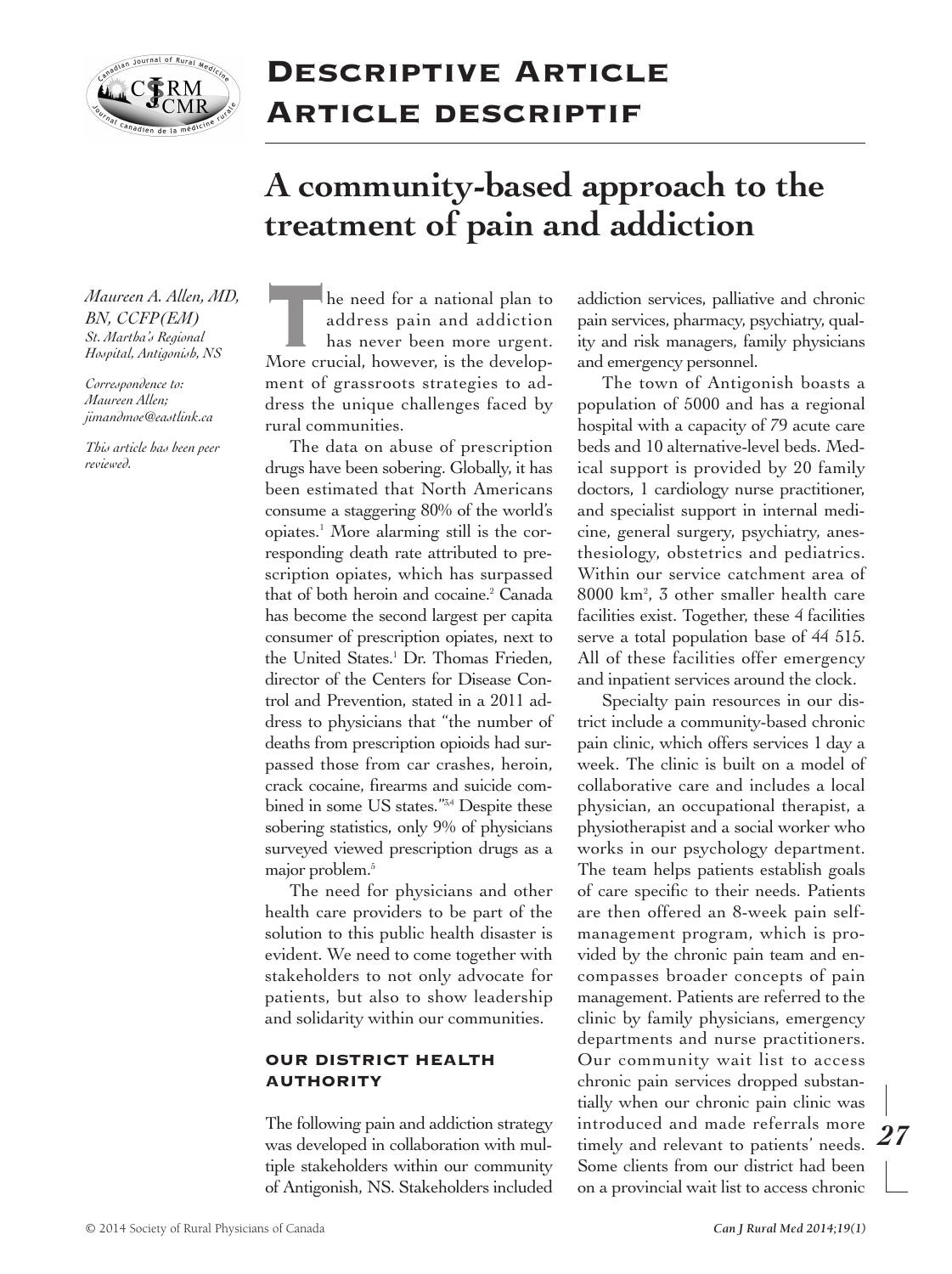pain services for 4 years when our program was frst guide patients to the program while offering clin implemented in January 2008. To date, our wait icians tools to manage patients' fare-ups when they times have decreased to 4 months. presented to the emergency department. pain services for 4 years when our program was first implemented in January 2008. To date, our wait times have decreased to 4 months.

Other specialty services that address pain and suffering in our community include a palliative care **LITERATURE REVIEW** team of 3 physicians, who share one full-time posi tion, and 5 nurse consultants. This is an inpatient Models of care that address pain and addiction in rural and community-based resource that is offered with- communities are diffcult if not impossible to fnd in the tion, and 5 nurse consultants. This is an inpatient and community-based resource that is offered within the district to all facilities.

# **INTRODUCING A PAIN AND**

The pain and addiction strategy was introduced into The basis of the pain plan is to help patients fnd more our 12-bed emergency department in Antigonish effective strategies to manage their complex pain with the plan of implementing it in other district through pain self-management programs and other The pain and addiction strategy was introduced into our 12-bed emergency department in Antigonish with the plan of implementing it in other district facilities that offer emergency services.

dress high-risk patterns of controlled substance use were unable to fnd any models that addressed both in and to offer tools to health care personnel to manage a comprehensive way. pain in acute and chronic care settings, as well as at the end of life. For patients with a history of chronic **PROGRAM OBJECTIVES** pain who used the emergency department on a regu lar basis to manage flare-ups, a comprehensive pain We had 5 program objectives: volved in the patient's care.6 Our goal was to gently of pain and addiction based on best practice. The strategy was put into practice to help adplan was developed that incorporated involvement

in the district to all facilities. literature. A MEDLINE search did not reveal any comparable strategy to what our district introduced. **INTRODUCING A PAIN AND** There is, however, an emerging body of evidence that is **ADDICTION STRATEGY** recognizing the role of pain plans in the emergency department for patients with a complex history of pain.6 facilities that offer emergency services. legitimate pain services. Other models of care have The strategy was put into practice to help ad-  $\;$  addressed pain and addiction individually, $^{7\text{-}9}$  but we were unable to find any models that addressed both in a comprehensive way.

We had 5 program objectives:

plan was developed that incorporated involvement 1. To provide physicians and health care providers of the patient, their family physician and others in- with a comprehensive approach to the treatment with a comprehensive approach to the treatment of pain and addiction based on best practice.



 **Fig. 1. A 6-step approach to treating pain and addiction.**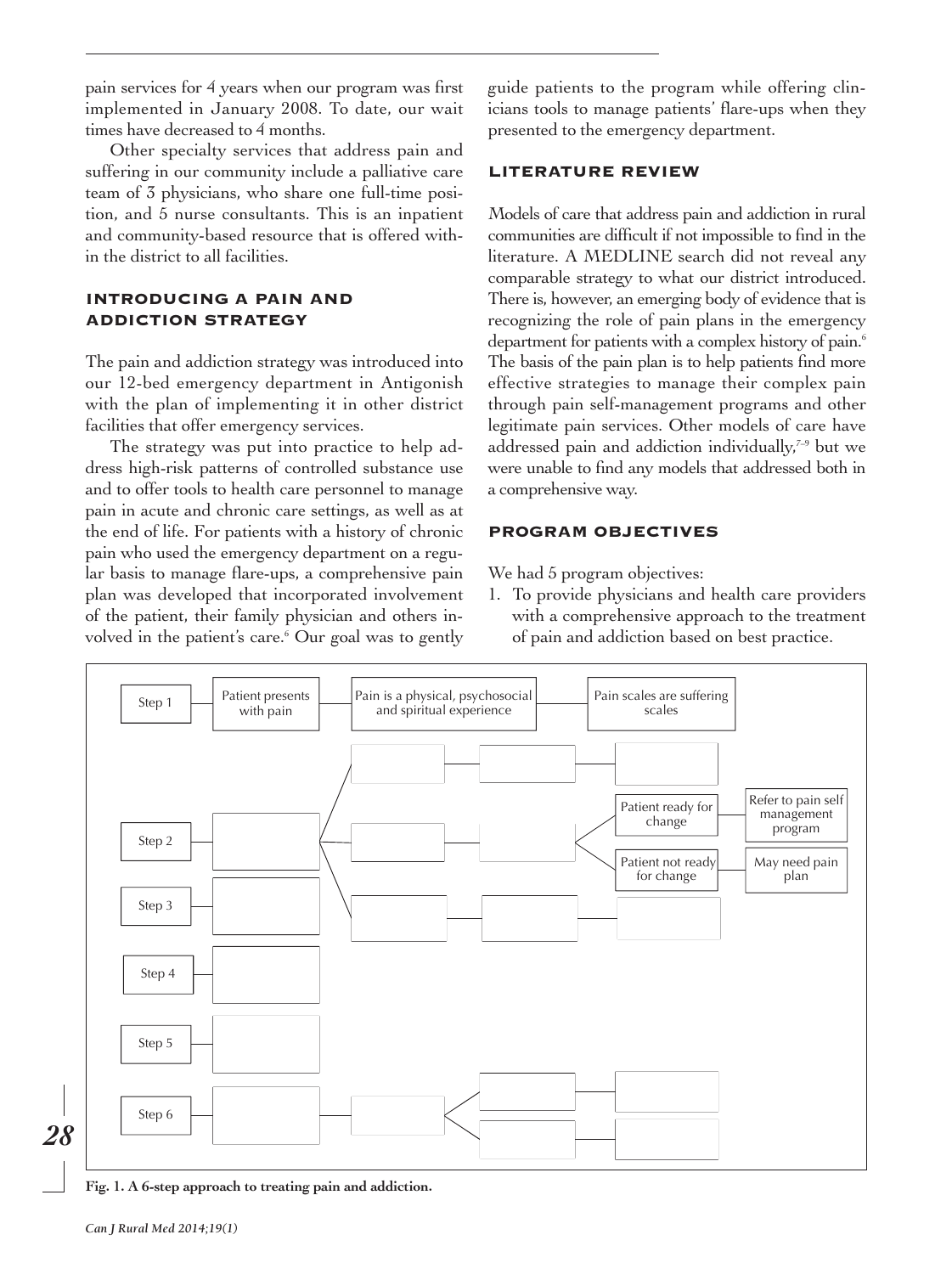- 2. To offer physicians and health care providers standardized protocols to address acute and chronic pain, and painful conditions near the end of life.
- 3. To reduce the dispensing of opiate reflls and parenteral injections in patients with fare-ups of chronic pain who present to the emergency department.
- 4. To direct patients with a complex history of pain to a community-based pain program. For those not ready to attend a pain program, a compre hensive pain plan would be developed with the patient and family physician to ensure continuity and cohesiveness within the community and emergency department.
- 5. To stratify all patients by risk of addiction and diversion when considering controlled sub stances, regardless of the pain presentation, and if necessary, to direct patients to appropriate resources and services within the community.

## **DESCRIPTION OF THE PAIN AND ADDICTION STRATEGY**

With these objectives guiding the development of our strategy, we built a 6-step approach that incorporated simple tools to address pain and addiction in the emergency department (Fig. 1). Patients identifed as needing a more cohesive departmental approach to pain and addiction were individuals who continued to use the emergency department as a way of coping with fare-ups of chronic pain but were not yet ready to consider a pain self-management program as a way to help them move forward. Alternative pharma cology was introduced; if opiates were used in this population they were used orally, and patients were given medication to improve function rather than pain<sup>10</sup> (Fig. 2). The decision to move away from opiate use was based on an emerging body of evi dence that recognized the limited scope of opiates in chronic pain and concerns that opiates were con tributing to poorer outcomes in the long term.11–13

Pain plans were discussed with the patient and his or her family physician. Patient fles were kept in the emergency department in a confdential, secure location and, with patients' consent, shared with other health personnel involved in their care.<sup>14</sup>

It was also important to rule out any new pathol ogy that could be causing the increase in a patient's baseline pain and to be able to shift our focus from management of chronic pain to acute pain, if re quired. A fare-up of chronic pain was defned as an increase in the patient's baseline pain that was not

the result of new pathology or the progression of pre-existing disease.<sup>15</sup>

Tools used to stratify for risk of addiction and diversion included our provincial prescription moni toring program, urine drug testing and screening for high-risk or aberrant behaviour.4 Physicians were edu cated on the challenges and limitations of using urine drug testing in the emergency department despite it being the "gold standard" in monitoring for drug com pliance and detecting the use of illicit substances.<sup>2,16</sup>

Other strategies we incorporated included a no refll policy for controlled substances among patients followed by a prescriber, and we no longer accepted written orders for parental opioids for patients with chronic disease. These patients were triaged, assessed and managed like other patients who came to the emergency department for care. We also introduced a nurse-initiated parental protocol for acute pain, and symptom protocols with suggested orders for patients with conditions at the end of life.<sup>17</sup> This gave emergency personnel tools to initiate treatment in our pal liative care population until referrals could be made.

One contentious area that we addressed was the withdrawal of meperidine from our emergency depart ment. Meperidine had become the drug of choice for the management of chronic pain fare-ups in our department. Our goal was to help patients break the cycle of meperidine use and help them move toward self-management of pain. This act alone reduced visits to our emergency department by two-thirds, with little opposition from our colleagues or patients.

## **ADVANTAGES AND LIMITATIONS**

The primary advantage of our pain strategy was a drop in the frequency of emergency department visits among individuals with recurrent chronic pain fare-



 **Fig. 2. Pharmacology treatment goals.**